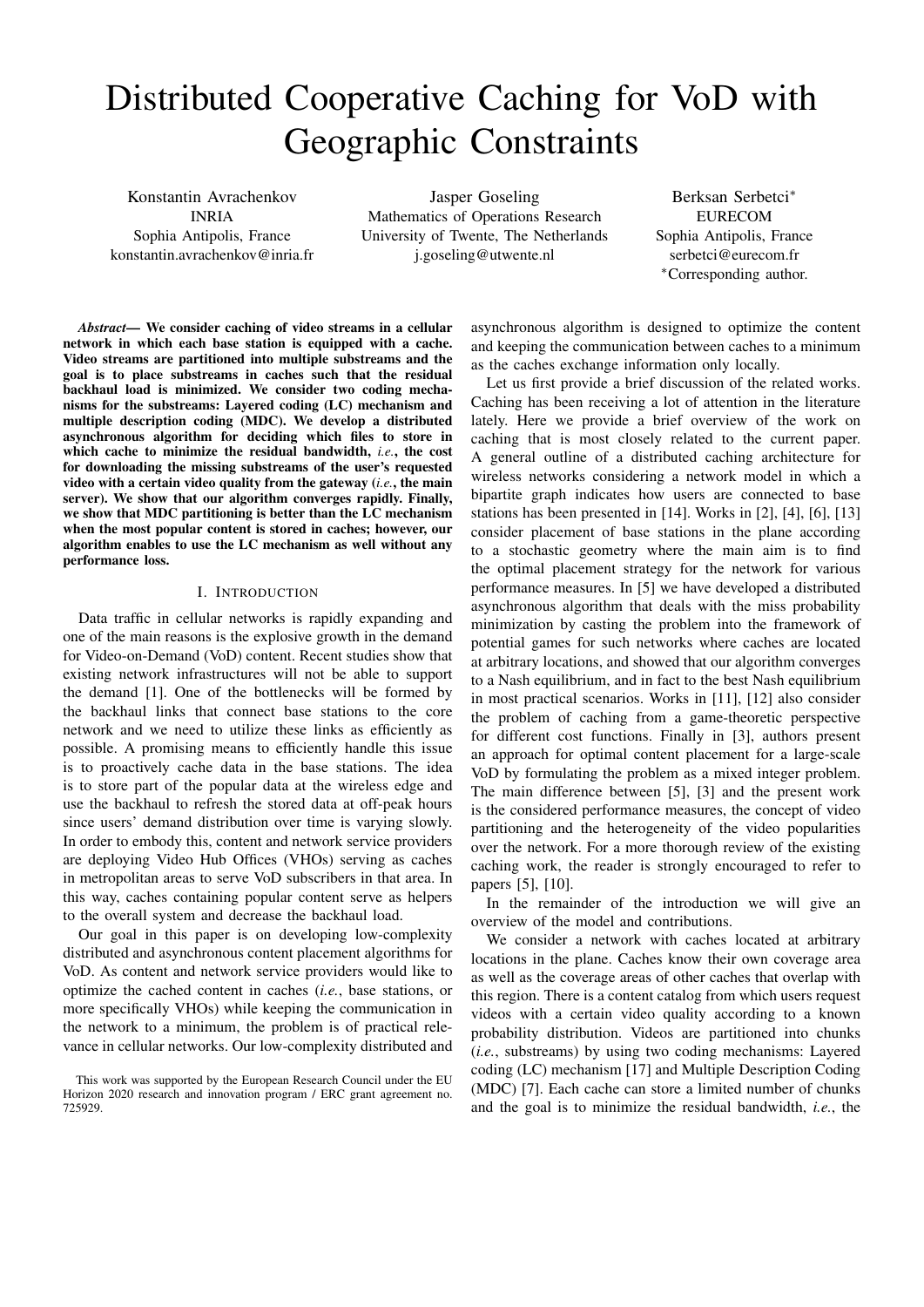cost for downloading the missing video chunks of the users' requested videos with certain video qualities from the main server. We develop low-complexity asynchronous distributed cooperative content placement caching algorithms that require communication only between caches with overlapping coverage areas. In the basic algorithm, at each iteration a cache will selfishly update its cache content by minimizing the local residual bandwidth and by considering the content stored by neighbouring caches. We show that our basic algorithm can be formulated as providing the best response dynamics in a potential game. We show that our algorithm is guaranteed to converge to a Nash equilibrium in finite time. We analyze the structure of the best response dynamics and provide the closed-form optimal solutions for the content placement by solving the linear optimization problem. Finally, we illustrate our results by a number of numerical results with various video quality request distributions for real world network models.

To specify, our contributions are as follows:

- We provide the partitioning models for the two aforementioned coding mechanisms and formulate problems in order to minimize the residual bandwidth for both mechanisms;
- We provide a distributed asynchronous algorithm for optimizing the content placement which can be interpreted as giving the best response dynamics in a potential game for both partitioning mechanisms;
- We prove that the best response dynamics can be obtained as a solution of a linear optimization problem;
- We prove that our algorithm converges in finite time, and in fact rapidly;
- We evaluate our algorithm through numerical examples using the base station locations from a real wireless network for the cellular network topology. We study the residual bandwidth evolution on a real network numerically for both coding mechanisms and show that our distributed caching algorithm strongly suggests using the LC mechanism for video partitioning in VoD systems;

Let us outline the organization of the paper. In Section II we give the formal model and problem definitions. In Section III we provide the game formulation of the problem, analyze the structures of the best response dynamics and Nash equilibria.In Section IV, we present practical implementations of our lowcomplexity algorithms for various video quality distributions and show the resulting performance for a real network. In Section V we conclude the paper with some discussions and provide an outlook on future research.

# II. MODEL AND PROBLEM DEFINITION

We consider a network of  $N$  base stations that are located in the plane  $\mathbb{R}^2$ . We will use the notation  $[1:N] = \{1, \ldots, N\}$ and  $\Theta = \mathbb{P}([1:N]) \setminus \emptyset$ , where  $\mathbb{P}([1:N])$  is the power set of  $[1 : N]$ . We specify the geometric configuration of the network through  $A_s$ ,  $s \in \Theta$ , which denotes the area of the plane that is covered only by the caches in subset  $s$ , namely  $A_s = (\bigcap_{\ell \in s} \bar{A}_\ell) \cap (\bigcap_{\ell \notin s} \bar{A}_\ell^c)$ , where  $\bar{A}_\ell$  is the complete coverage region of cache  $\ell$ .

As a special case we will consider the case that all base stations have same circular coverage region with radius  $r$ . In this case we specify the location of each base station, with  $x_m$ for the location of base station  $m \in [1:N]$ . We then obtain  $\bar{A}_m$  as the disc of radius r around  $x_m$ .

The content library consists of videos from the set  $C =$  ${c_1, \ldots, c_J}$ , where  $J < \infty$ . Each element  $c_j$  represents a video, where  $i$  is the file index. The size of video  $c_i$ is denoted by  $w_i$ . Next, videos are partitioned into chunks. We assume that video  $c_j$  is partitioned into  $Q$  chunks and consequently, the chunk library consists of video chunks  $\mathcal{C}_c = \{c_{1,1}, \ldots, c_{1,Q}, \ldots, c_{J,1}, \ldots, c_{J,Q}\},\$  where  $J, Q < \infty$ . Each element  $c_{j,q}$  represents a video chunk, where j is the file index and  $q$  is the chunk index. The chunk size for the element  $c_{i,q}$  is denoted by  $w_{i,q}$ . Each base station is equipped with a cache that can be used to store video chunks from  $\mathcal{C}_c$ .

The motivation behind partitioning videos into chunks is as follows. In this work we will consider various coding mechanisms. If the video is partitioned by using layered coding (LC) mechanisms (e.g., MPEG-2, MPEG-4, etc.), there is a base layer and enhancement layers. The base layer is necessary for the media stream to be decoded. Accordingly, the further enhancement layers are applied to improve the video quality. Hence, for the layered coding mechanism, the element  $c_{j,1}$  represents the base layer for video j, and  $c_{j,2}$  is the first enhancement layer required to obtain a better video quality, and so forth. For the LC mechanism,  $Q = Q_{LC}$  and the chunk size  $w_{j,q}$  will then depend on the average base size of the different video qualities, and the total size of the video  $j$  with the highest video quality is equal to

$$
w_j = \sum_{q=1}^{Q_{LC}} w_{j,q}.
$$
 (1)

Another coding mechanism that we will consider is multiple description coding (MDC). For MDC, the video stream is partitioned into multiple substreams, referred to as descriptions. Any description can be used to decode the media stream. As the number of received substreams increases, the received video quality increases. Since there is no hierarchical layered coding system, each received unique description is equally beneficial to increase the video quality. For the MDC mechanism,  $Q = Q_{MDC}$  and the chunk size  $w_{i,q}$  is constant for any chunk  $q$  for fixed video  $j$ , and the total size of the video  $j$  with the highest video quality is equal to

$$
w_j = Q_{MDC} w_{j,q}.\tag{2}
$$

Our interest is in users located in the plane over the area that is covered by the base stations, *i.e.*, uniformly distributed in  $A_{cov} = \bigcup_{s \in \Theta} A_s$ . The probability of a user in the plane being covered by caches  $s \in \Theta$  (and is not covered by additional caches) is denoted by  $p_s = |A_s|/|A_{cov}|$ . A user located in  $A_s$ ,  $s \in \Theta$  can connect to all caches in subset s, and has access to all video chunks stored in these caches.

We assume that there are  $R$  video quality levels. The probability that video j is requested with video quality  $\rho$  by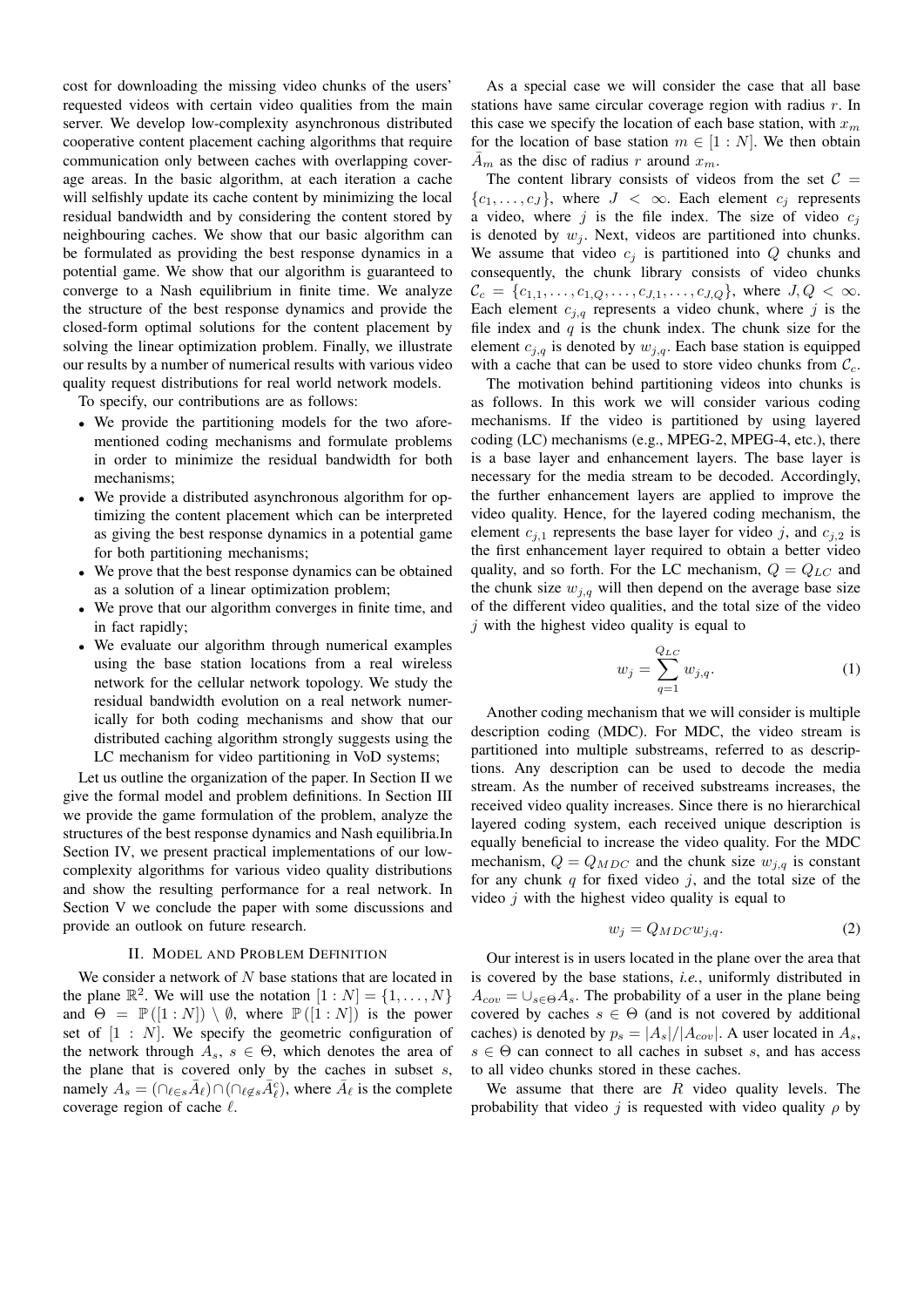a user at  $x_u \in s$  is denoted by  $a_{j,\rho,s}$ . Here  $\rho = 1$  refers to the video with the lowest quality and  $\rho = R$  refers to the case where the video has the highest quality. There is an obvious relation between the required chunks and the desired video quality. For the LC mechanism, files can be divided into  $Q_{LC} = R$  layers with the proper size selections  $(w_{i,q})$  and receiving all layers gives the video with the highest quality. On the other hand, for the MDC mechanism, in practice  $Q_{MDC}$ is not equal to  $R$  since all chunks have equal size. We define a new parameter  $D_{\rho}$  that represents the required number of chunks to get the video quality  $\rho$ .

We assume that the distribution for the requested video's quality depends on the user's location. To validate this assumption, one might think that users travelling in the bus will more likely request watching videos in a lower resolution compared to those located in residential areas. Similarly, users located in a residential area may request watching videos in different qualities as some users may watch videos via their ultra highdefinition televisions, whereas others watch videos via their mobile phones with a lower resolution. We assume that the requested video quality for a user located in  $s \in \Theta$  follows a known and fixed probability mass function (pmf)  $f^{(s)}(\rho)$ .

For the file popularities, we assume that  $a_1 \ge a_2 \ge$  $\cdots \ge a_J$  for any video quality  $\rho$ . We assume that the video popularities do not vary as  $\rho$  changes. Even though any popularity distribution can be used, most of our numerical results will be based on the Zipf distribution for the video popularities for any video quality  $\rho$ . For any video quality indicator  $\rho$ , the probability that a user will ask for content j is equal to

$$
a_j = \frac{j^{-\gamma}}{\sum_{j=1}^J j^{-\gamma}},\tag{3}
$$

where  $\gamma > 0$  is the Zipf parameter.

Since  $a_j$  and  $f^{(s)}(\rho)$  represent statistically independent random variables, we conclude that the probability that video j is requested by a user located at  $x_u \in s$  with video quality  $\rho$  is equal to

$$
a_{j,\rho,s} = \frac{j^{-\gamma}}{\sum_{j=1}^{J} j^{-\gamma}} f^{(s)}(\rho).
$$
 (4)

Content is placed in caches using knowledge of the request statistics  $a_{j,\rho,s}$ , but without knowing the actual request made by the user. We denote the placement policy for cache  $m$  as

$$
b_{j,q}^{(m)} := \begin{cases} 1, & \text{if } c_{j,q} \text{ is stored in cache } m, \\ 0, & \text{if } c_{j,q} \text{ is not stored in cache } m, \end{cases}
$$
 (5)

and the overall placement strategy for cache  $m$  as

$$
\mathbf{B}^{(m)} = \begin{bmatrix} b_{1,1}^{(m)} & \ldots & b_{J,1}^{(m)} \\ \vdots & \ddots & \vdots \\ b_{1,Q}^{(m)} & \ldots & b_{J,Q}^{(m)} \end{bmatrix}
$$

as a  $Q \times J$  matrix. The overall placement strategy for the network is denoted by  $\mathbf{B} = \left[\mathbf{B}^{(1)}; \ldots; \mathbf{B}^{(N)}\right]$  as an  $Q \times J \times N$ three-dimensional matrix.

Caches have capacity K, *i.e.*,

$$
\sum_{j=1}^J\sum_{q=1}^Q w_{j,q}b_{j,q}^{(m)}\leq K, \forall m.
$$

For clarity of presentation, we assume homogeneous capacity for the caches. However, our work can immediately be extended to the network topologies where caches have different capacities.

The user requests to watch one of the videos from the content library with certain quality. The aim is to place content in the caches ahead of time in order to minimize the residual bandwidth, *i.e.*, the cost for downloading the missing video chunks of the user's requested video with a certain video quality from the gateway in order to serve the users. Next, we will design cache placement strategies for residual bandwidth minimization for the LC and MDC mechanisms.

# *A. Layered coding mechanism*

For the LC mechanism, the residual bandwidth  $f_{LC}(\mathbf{B})$  is equal to

$$
f_{LC}(\mathbf{B}) = \sum_{s \in \Theta} \sum_{j=1}^{J} \sum_{\rho=1}^{R} p_s a_{j,\rho,s} \left[ \sum_{q=1}^{\rho} w_{j,q} \prod_{\ell \in s} \left( 1 - b_{j,q}^{(\ell)} \right) \right].
$$
\n(6)

Our goal is to find the optimal placement strategy minimizing the residual bandwidth as follows:

# Problem 1.

$$
\min f_{LC} \left( \mathbf{B} \right)
$$
\n
$$
\text{s.t.} \quad \sum_{j=1}^{J} \sum_{q=1}^{Q} w_{j,q} b_{j,q}^{(m)} \le K, \ \forall m,
$$
\n
$$
\sum_{j=1}^{J} \sum_{q=1}^{Q} w_{j,q} b_{j,q}^{(m)} \le K, \ \forall m,
$$
\n
$$
\tag{7}
$$

$$
b_{j,q}^{(m)} \in \{0,1\}, \ \forall j, q, m. \tag{8}
$$

It is easy to verify that Problem 1 is not convex. We will provide a distributed asynchronous algorithm to address Problem 1 in which we iteratively update the placement policy at each cache. In [5] we have showed for a different performance measure that we can define an algorithm that can be viewed as the best response dynamics in a potential game. We will present a similar algorithm here. We make use of the following notation. Denote by  $\mathbf{B}^{(-m)}$  the placement policies of all caches except cache  $m$ . We will write  $f_{LC}(\mathbf{B}^{(m)},\mathbf{B}^{(-m)})$  to denote  $f_{LC}(\mathbf{B})$ . Also, for the sake of simplicity for the potential game formulation that will be presented in the following section, let  $f_{LC}^{(m)}$  denote the residual bandwidth of cache m, *i.e.*,

$$
f_{LC}^{(m)}(\mathbf{B}) = \sum_{\substack{s \in \Theta \\ m \in s}} \sum_{j=1}^{J} \sum_{\rho=1}^{R} \sum_{q=1}^{\rho} p_s a_{j,\rho,s} w_{j,q} \left( 1 - b_{j,q}^{(m)} \right)
$$

$$
\prod_{\substack{\ell \in s \backslash \{m\}}} \left( 1 - b_{j,q}^{(\ell)} \right)
$$

$$
= \sum_{\substack{s \in \Theta \\ m \in s}} \sum_{j=1}^{J} \sum_{\rho=1}^{R} \sum_{q=1}^{\rho} p_s a_{j,\rho,s} w_{j,q} \left( 1 - b_{j,q}^{(m)} \right) \zeta^{(m)}(j,q), \quad (9)
$$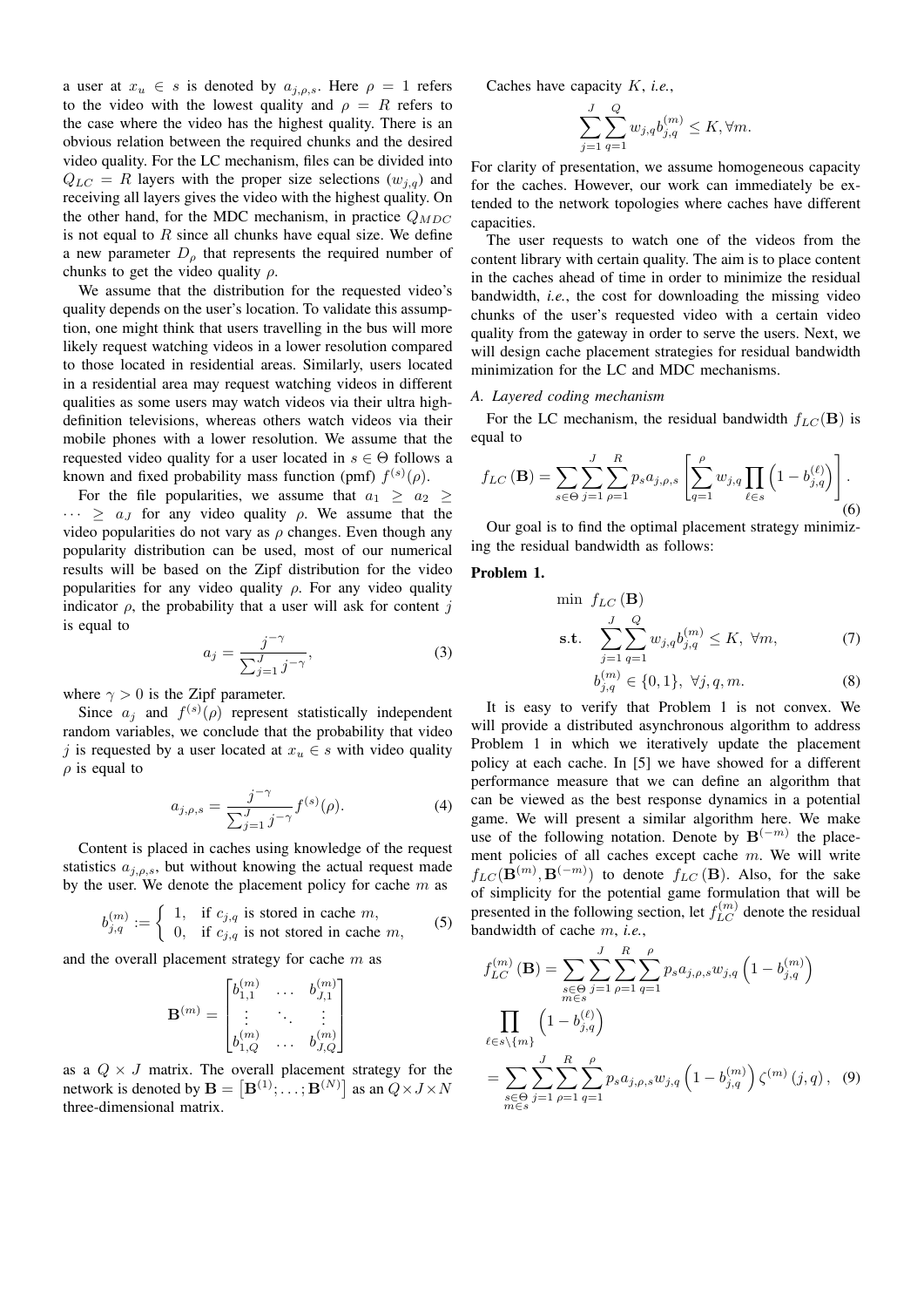where

$$
\zeta^{(m)}(j,q) = \prod_{\ell \in s \backslash \{m\}} \left(1 - b_{j,q}^{(\ell)}\right). \tag{10}
$$

# *B. Multiple description coding*

In MDC, receiving all  $Q_{MDC}$  descriptions will provide the highest expected video quality experience for the users. For the sake of simplicity, we define a new parameter  $y_{j,\rho,s}$  denoting the total number of descriptions that needs to be fetched from the backhaul in order to satisfy the expected video quality  $\rho$ for video j in  $s \in \Theta$  as

$$
y_{j,\rho,s} = \max\left\{0, D_{\rho} - Q + \sum_{q=1}^{Q} \prod_{\ell \in s} \left(1 - b_{j,q}^{(\ell)}\right)\right\}.
$$
 (11)

For the MDC mechanism, the residual bandwidth  $f_{MDC}(\mathbf{B})$ , *i.e.*, the cost for downloading the missing chunks of the user's requested video from the gateway is equal to

$$
f_{MDC}(\mathbf{B}) = \frac{1}{Q} \sum_{s \in \Theta} \sum_{j=1}^{J} \sum_{\rho=1}^{R} p_s a_{j,\rho,s} w_j y_{j,\rho,s}.
$$
 (12)

Our goal is to find the optimal placement strategy minimizing the total number of descriptions that needs to be fetched from the backhaul, equivalently minimizing the residual bandwidth as follows:

# Problem 2.

$$
\begin{aligned}\n\min \ f_{MDC} \left( \mathbf{B} \right) \\
\text{s.t.} \quad \sum_{j=1}^{J} \sum_{q=1}^{Q} w_j b_{j,q}^{(m)} \le KQ, \ \forall m,\n\end{aligned} \tag{13}
$$

$$
b_{j,q}^{(m)} \in \{0,1\}, \ \forall j, q, m, . \tag{14}
$$

As in the LC mechanism, Problem 2 is not convex either. Therefore, we will provide a distributed asynchronous algorithm to address Problem 2 (similar to the procedure we followed for the layered mechanism) in which we iteratively update the placement policy at each cache. We will make use of the following notation. Denote by  $B^{(-m)}$  the placement policies of all caches except cache  $m$ . We will write  $f_{MDC}(\mathbf{B}^{(m)},\mathbf{B}^{(-m)})$  to denote  $f_{MDC}(\mathbf{B})$ . Also, for the sake of simplicity for the potential game formulation that will be presented in the following section, let  $f_{MDC}^{(m)}$  denote the residual bandwidth of cache m, *i.e.*,

$$
f_{MDC}^{(m)}(\mathbf{B}) = \frac{1}{Q} \sum_{\substack{s \in \Theta \\ m \in s}} \sum_{j=1}^{J} \sum_{\rho=1}^{R} p_s a_{j,\rho,s} w_j
$$

$$
\max \left\{ 0, D_\rho - Q + \sum_{q=1}^{Q} \left( 1 - b_{j,q}^{(m)} \right) \zeta^{(m)}(j,q) \right\},\tag{15}
$$

where  $\zeta^{(m)}(j,q)$  is given in (10).

## III. POTENTIAL GAME FORMULATION

In this section we provide a distributed asynchronous algorithm to address Problems 1 and 2 in which we iteratively update the placement policy at each cache. We will show that this algorithm can be formulated as providing the best response dynamics in a potential game.

In our algorithm, each cache tries selfishly to minimize its residual bandwidth  $f_{LC}^{(m)}$  and  $f_{MDC}^{(m)}$  defined in (9) and (15) for the LC and MDC mechanisms respectively. Given a placement  $\mathbf{B}^{(-m)}$  by the other caches, cache m solves for  $\mathbf{B}^{(m)}$  in

# Problem 3.

$$
\min f_{LC}^{(m)}\left(\mathbf{B}^{(m)}, \mathbf{B}^{(-m)}\right)
$$
\n
$$
\text{s.t.} \quad \sum_{j=1}^{J} \sum_{q=1}^{Q} w_{j,q} b_{j,q}^{(m)} \le K,\tag{16}
$$

$$
b_{j,q}^{(m)} \in [0,1], \ \forall j,q,
$$
\n(17)

for the LC mechanism and,

Problem 4.

$$
\min f_{MDC}^{(m)} \left( \mathbf{B}^{(m)}, \mathbf{B}^{(-m)} \right)
$$
\n
$$
\text{s.t.} \quad \sum_{j=1}^{J} \sum_{q=1}^{Q} w_j b_{j,q}^{(m)} \leq KQ, \ \forall m,
$$
\n
$$
(18)
$$

$$
b_{j,q}^{(m)} \in [0,1], \ \forall j, q,
$$
\n(19)

for the MDC mechanism.

Each cache continues to optimize its placement strategy until no further improvements can be made. At this point  $\bf{B}$  is a *Nash equilibrium strategy* that minimizes the overall residual bandwidth satisfying

$$
f_{LC}^{(m)}(\mathbf{B}^{(m)}, \mathbf{B}^{(-m)}) \le f_{LC}^{(m)}(\bar{\mathbf{B}}^{(m)}, \mathbf{B}^{(-m)}), \ \forall m, \bar{\mathbf{B}}^{(m)},
$$
\n(20)

for the LC mechanism and,

$$
f_{MDC}^{(m)}(\mathbf{B}^{(m)}, \mathbf{B}^{(-m)}) \le f_{MDC}^{(m)}(\bar{\mathbf{B}}^{(m)}, \mathbf{B}^{(-m)}), \ \forall m, \bar{\mathbf{B}}^{(m)},
$$
\n(21)

for the MDC mechanism.

For both coding mechanisms, we will refer to these games as the *content placement games* and demonstrate in the next subsections that both games are potential games [9] with many nice properties.

#### *A. Convergence analysis*

In this section, we will prove for both coding mechanisms that if the caches repeatedly update their placement strategies it is guaranteed to converge to a Nash equilibrium in finite time. Note that the order of the updates is not important as long as all caches are scheduled infinitely often.

Theorem 1. *The content placement games defined by payoff functions* (9) *and* (15) *are potential games with the potential function given in* (6) *and* (12)*, respectively. For both games,*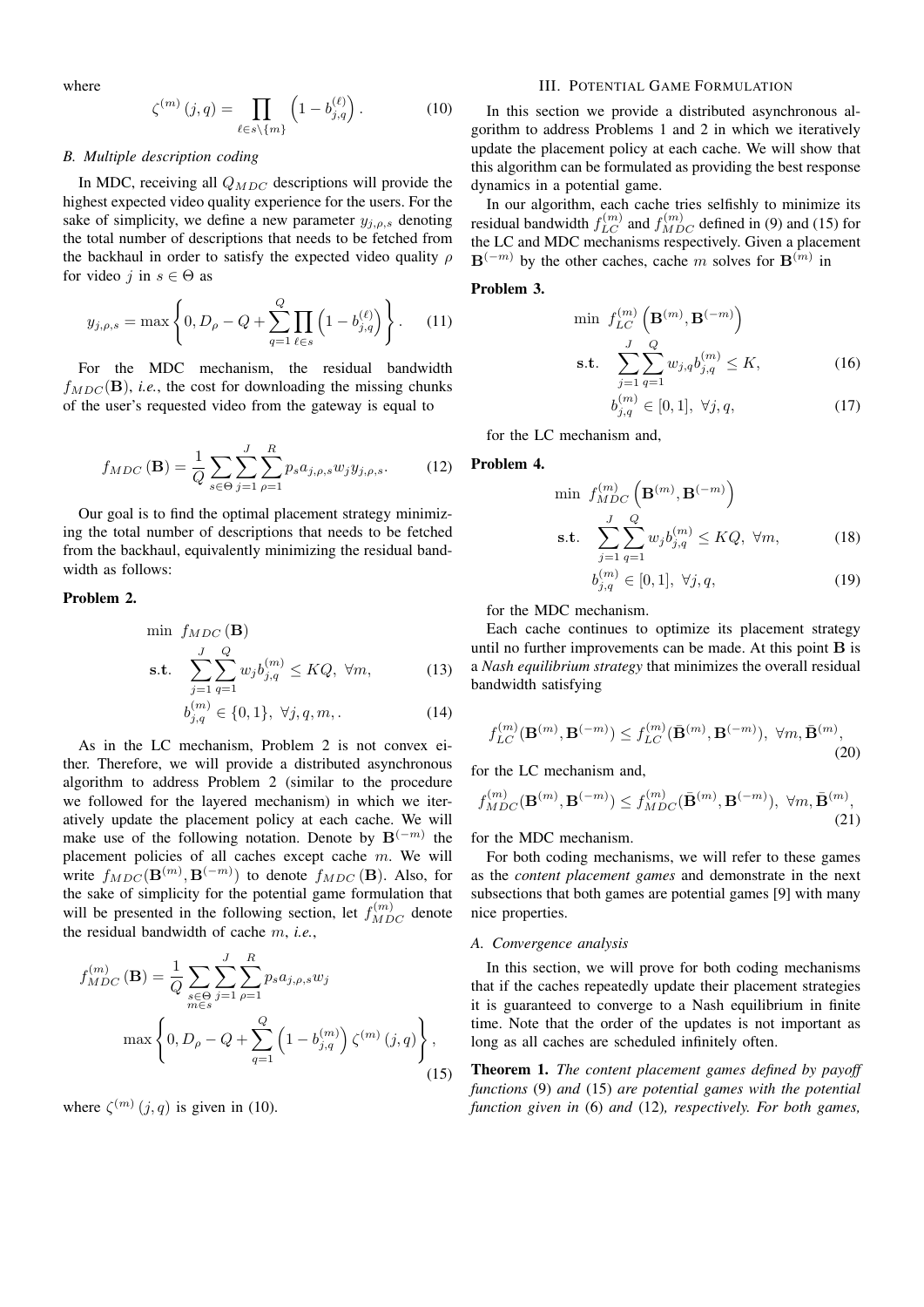*if we schedule each cache infinitely often, the best response dynamics converges to a Nash equilibrium in finite time.*

*Proof.* In order to show that both games are potential with the potential functions  $f_{LC}(\mathbf{B})$  and  $f_{MDC}(\mathbf{B})$ , it is easy to verify that

$$
f_{LC}^{(m)}\left(\bar{\mathbf{B}}^{(m)},\mathbf{B}^{(-m)}\right) - f_{LC}^{(m)}\left(\mathbf{B}^{(m)},\mathbf{B}^{(-m)}\right)
$$
  
=  $f_{LC}\left(\bar{\mathbf{B}}^{(m)},\mathbf{B}^{(-m)}\right) - f_{LC}\left(\mathbf{B}^{(m)},\mathbf{B}^{(-m)}\right),$ 

and

$$
\begin{split} &\!f_{MDC}^{(m)}\left(\bar{\mathbf{B}}^{(m)},\mathbf{B}^{(-m)}\right)-f_{MDC}^{(m)}\left(\mathbf{B}^{(m)},\mathbf{B}^{(-m)}\right) \\ &=f_{MDC}\left(\bar{\mathbf{B}}^{(m)},\mathbf{B}^{(-m)}\right)-f_{MDC}\left(\mathbf{B}^{(m)},\mathbf{B}^{(-m)}\right), \end{split}
$$

which completes the proof of the first statement. The proof states that the improvement in the residual bandwidth by the best response after each update is equal to the improvement in the residual bandwidth in the overall network. The detailed analysis is trivial and skipped due to space constraints.

Now, since there exists only a finite number of placement strategies, none of the caches will be missed in the long-run. Moreover, each non-trivial best response provides a positive improvement in the potential function in a potential game. Hence, we are guaranteed to converge to a Nash equilibrium in finite time for both games.  $\Box$ 

## *B. Structure of the best response dynamics*

In this subsection we will analyze the structure of the best response dynamics. We will show that solutions to Problem 3 and to Problem 4 can be obtained by solving a linear optimization problem and we provide the solutions in closed form.

For notational purposes, let us first define the set  $\Omega$  $\{(j, q), (j \in [1, J]), (q \in [1: Q])\}$  that consists of all video index-video quality tuples.

Theorem 2. *The optimal solution to Problem 3 is given by*

$$
\bar{b}_{j,q}^{(m)} = \begin{cases} 1, & \text{if } \pi_m^{-1}(j,q) \le K/w_{j,q}, \\ 0, & \text{if } \pi_m^{-1}(j,q) > K/w_{j,q}, \end{cases}
$$
(22)

*where*  $\pi_m : \Omega \to [1 : J \times Q]$  *satisfies* 

$$
\sum_{\substack{s \in \Theta \\ m \in s}} \sum_{\rho=\pi_m(1,2)}^{R} p_s a_{\pi_m(1,1),\rho,s} w_{\pi_m(1,1),\pi_m(1,2)} \n\leq \sum_{\substack{s \in \Theta \\ m \in s}} \sum_{\rho=\pi_m(2,2)}^{R} p_s a_{\pi_m(2,1),\rho,s} w_{\pi_m(2,1),\pi_m(2,2)} \n\leq \sum_{\substack{s \in \Theta \\ m \in s}} \sum_{\rho=\pi_m(2,2)}^{R} p_s a_{\pi_m(2,1),\rho,s} w_{\pi_m(2,1),\pi_m(2,2)} \n\leq \sum_{\substack{s \in \Theta \\ m \in s}} \sum_{\rho=\pi_m(J \times Q,2)}^{R} p_s a_{\pi_m(J \times Q,1),\rho,s} w_{\pi_m(J \times Q,1),\pi_m(J \times Q,2)} \n\zeta^{(m)} (\pi_m(J \times Q,1), \pi_m(J \times Q,2)),
$$

*where*  $\pi_m(i, 1)$  *is the file index j of the i<sup>th</sup> sorted tuple, and*  $\pi_m(i, 2)$  *is the video quality index q of the i<sup>th</sup> sorted tuple.* 

*Proof.* The objective function  $f_{LC}^{(m)}(\mathbf{B})$  is an affine function and we have several inequality constraints. It is easy to verify that we also have affine functions in the constraints. Therefore, we can conclude that Problem 3 is a linear problem. It can then be easily solved using the dual problem. We have Lagrange dual function

 $\overline{1}$ 

$$
\inf_{\mathbf{B}} \left( \sum_{\substack{s \in \Theta \\ m \in s}} \sum_{j=1}^{J} \sum_{\rho=1}^{R} \sum_{q=1}^{\rho} p_s a_{j,\rho,s} w_{j,q} \left( 1 - b_{j,q}^{(m)} \right) \zeta^{(m)} (j,q) + \lambda \left( \sum_{j=1}^{J} \sum_{q=1}^{Q} w_{j,q} b_{j,q}^{(m)} - K \right) - \sum_{j=1}^{J} \sum_{q=1}^{Q} \mu_{j,q} b_{j,q}^{(m)} + \sum_{j=1}^{J} \sum_{q=1}^{Q} \nu_{j,q} \left( b_{j,q}^{(m)} - 1 \right) \right).
$$

For notational convenience we introduce the functions  $\Psi_{i,q}$ :  $\mathbb{R} \rightarrow [0, 1], j = 1, \ldots, J$ , and  $q = 1, \ldots, Q$  as follows

$$
\Psi_{j,q}(\lambda) = \begin{cases} 1, & \text{if } \lambda < \sum_{\substack{s \in \Theta \\ m \in s}} \sum_{\substack{\rho = q \\ \rho = q}}^R p_s a_{j,\rho,s} w_{j,q} \zeta^{(m)}(j,q), \\ 0, & \text{if } \lambda \ge \sum_{\substack{s \in \Theta \\ m \in s}} \sum_{\rho = q}^R p_s a_{j,\rho,s} w_{j,q} \zeta^{(m)}(j,q). \end{cases} \tag{23}
$$

 $\sum$ We also define  $\Psi$  :  $\mathbb{R} \to [0, K]$ , where  $\Psi(\lambda) = \sum_{j=1}^{J} \sum_{q=1}^{Q} w_{j,q} \Psi_{j,q}(\lambda) = K$  for

$$
\lambda \in \left( -\infty, \sum_{\substack{s \in \Theta \\ m \in s}} \sum_{\rho=q}^{R} p_s a_{j,\rho,s} w_{j,q} \zeta^{(m)}(j,q) \right),
$$

and 
$$
\Psi(\lambda) = \sum_{j=1}^{J} \sum_{q=1}^{Q} w_{j,q} \Psi_{j,q}(\lambda) = 0
$$
 for  

$$
\lambda \in \left[ \sum_{\substack{s \in \Theta \\ m \in s}} \sum_{\rho=q}^{R} p_s a_{j,\rho,s} w_{j,q} \zeta^{(m)}(j,q) , \infty \right].
$$

It is then possible to check all possible combinations from the video content-video quality tuples  $\Omega \to [1 : J \times Q]$  to confirm if the condition given in (23) is satisfied. In order to satisfy the capacity constraint (16) the above solution is guaranteed to exist. The proof is completed by validating that with the strategy above,  $\lambda$  solving the Lagrange dual is satisfying  $\Psi(\lambda) = K$ .  $\Box$ 

The intuition behind Theorem 2 is as follows. The ordering is simply made based on the weights of the tuples consisting of the probability of being located in a specific region, the summation coming from the effect of the difference between requests with different video qualities (and the summation index difference due to the effect of the layered coding mechanism), and the effect of the possibility of receiving the chunks from the neighbours.

Theorem 3. *The optimal solution to Problem 4 is given by*

$$
\bar{b}_{j,q}^{(m)} = \begin{cases} 1, & \text{if } \pi_m^{-1}(j,q) \le KQ/w_j, \\ 0, & \text{if } \pi_m^{-1}(j,q) > KQ/w_j, \end{cases}
$$
\n(24)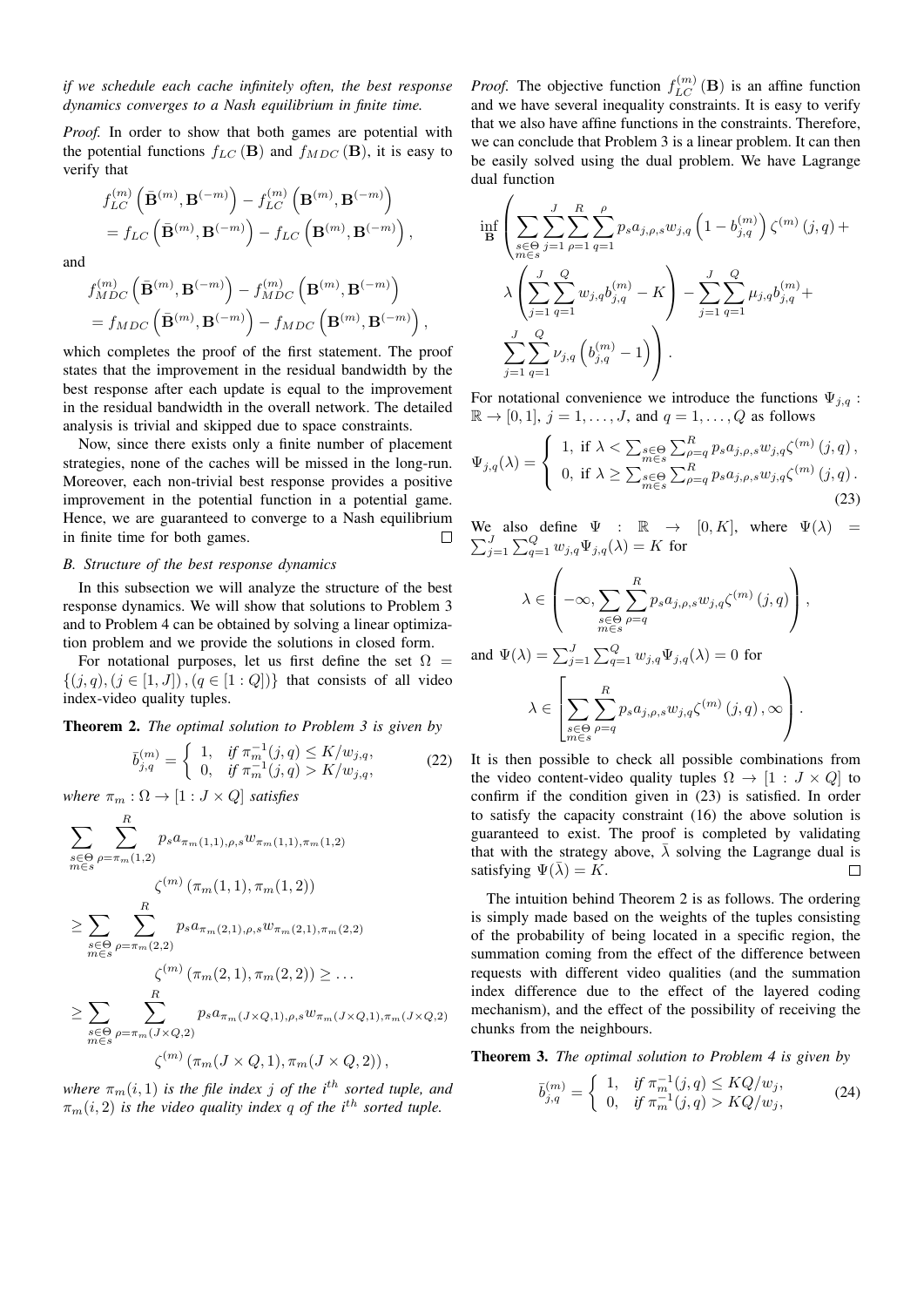*where*  $\pi_m : \Omega \to [1 : J \times Q]$  *satisfies* 

$$
\sum_{\substack{s \in \Theta \\ m \in s}} \sum_{\rho=1}^{R} p_s a_{\pi_m(1,1),\rho,s} w_{\pi_m(1,1)} \zeta^{(m)}(\pi_m(1,1), \pi_m(1,2))
$$
  

$$
\mathbb{1}(D_{\rho} - Q + \sum_{i=1}^{Q} \zeta^{(m)}(\pi_m(1,1), i) > 0)
$$
  

$$
\geq \sum_{\substack{s \in \Theta \\ m \in s}} \sum_{\rho=1}^{R} p_s a_{\pi_m(2,1),\rho,s} w_{\pi_m(2,1)} \zeta^{(m)}(\pi_m(2,1), \pi_m(2,2))
$$
  

$$
\mathbb{1}(D_{\rho} - Q + \sum_{i=1}^{Q} \zeta^{(m)}(\pi_m(2,1), i) > 0) \geq \dots
$$
  

$$
\geq \sum_{\substack{s \in \Theta \\ m \in s}} \sum_{\rho=1}^{R} p_s a_{\pi_m(J \times Q,1),\rho,s} w_{\pi_m(J \times Q,1)} \zeta^{(m)}(\pi_m(J \times Q,1),
$$

$$
\pi_m(J \times Q, 2)) 1\!\!1(D_\rho - Q + \sum_{i=1}^Q \zeta^{(m)}(\pi_m(J \times Q, 1), i) > 0),
$$

*where*  $\pi_m(i, 1)$  *is the file index j of the i<sup>th</sup> sorted tuple, and*  $\pi_m(i, 2)$  *is the video quality index q of the i*<sup>th</sup> *sorted tuple.*, *and* 1(.) *is the indicator function, i.e., it is equal to* 1 *if the condition is satisfied and* 0 *otherwise.*

*Proof.* The objective function  $f_{MDC}^{(m)}$  (**B**) is a linear function and we have several inequality constraints. It is easy to verify that we also have linear functions in the constraints. Therefore, we can conclude that Problem 4 is a linear problem. It can then be easily solved using the dual problem. We have Lagrange dual function

$$
\inf_{\mathbf{B}} \left( \sum_{\substack{s \in \Theta \\ m \in s}} \sum_{j=1}^{J} \sum_{\rho=1}^{R} p_s a_{j,\rho,s} w_j \right) \n\max \left\{ 0, D_\rho - Q + \sum_{q=1}^{Q} \left( 1 - b_{j,q}^{(m)} \right) \zeta^{(m)} (j,q) \right\} + \n\lambda \left( \sum_{j=1}^{J} \sum_{q=1}^{Q} w_j b_{j,q}^{(m)} - KQ \right) - \sum_{j=1}^{J} \sum_{q=1}^{Q} \mu_{j,q} b_{j,q}^{(m)} + \n\sum_{j=1}^{J} \sum_{q=1}^{Q} \nu_{j,q} \left( b_{j,q}^{(m)} - 1 \right) \right).
$$

For notational convenience we introduce the functions  $\Phi_{i,q}$ :  $\mathbb{R} \to [0, 1], j = 1, \ldots, J$ , and  $q = 1, \ldots, Q$  as follows

$$
\Phi_{j,q}(\lambda) = \begin{cases} 1, & \text{if } \lambda < \sum_{\substack{s \in \Theta \\ m \in s}} \sum_{\substack{\rho = q \\ \rho = q}}^R p_s a_{j,\rho,s} \zeta^{(m)}(j,q) \,, \\ 0, & \text{if } \lambda \ge \sum_{\substack{s \in \Theta \\ m \in s}} \sum_{\rho = q}^R p_s a_{j,\rho,s} \zeta^{(m)}(j,q) \,, \end{cases} \tag{25}
$$

when  $D_{\rho} - Q + \sum_{i=1}^{Q} \zeta^{(m)}(j, i) > 0$ . We also define  $\Phi : \mathbb{R} \to$ [0, K], where  $\Phi(\lambda) = \sum_{j=1}^{J} \sum_{q=1}^{Q} w_j \Phi_{j,q}(\lambda) / Q = K$  for

$$
\lambda \in \left( -\infty, \sum_{\substack{s \in \Theta \\ m \in s}} \sum_{\rho=q}^R p_s a_{j,\rho,s} w_{j,q} \zeta^{(m)}(j,q) \right),
$$

and 
$$
\Phi(\lambda) = \sum_{j=1}^{J} \sum_{q=1}^{Q} w_j \Phi_{j,q}(\lambda) = 0
$$
 for  

$$
\lambda \in \left[ \sum_{\substack{s \in \Theta \\ m \in s}} \sum_{\rho=q}^{R} p_s a_{j,\rho,s} w_{j,q} \zeta^{(m)}(j,q) , \infty \right].
$$

It is then possible to check all possible combinations from the video content-video quality tuples  $\Omega \to [1 : J \times Q]$  to confirm if the condition given in (25) is satisfied. In order to satisfy the capacity constraint (18) the above solution is guaranteed to exist. The proof is completed by validating that with the strategy above,  $\overline{\lambda}$  solving the Lagrange dual is satisfying  $\Phi(\bar{\lambda}) = K$ .  $\Box$ 

# *C. Structure of Nash equilibria*

In this subsection we provide insight into the structure of the Nash equilibria of the content placement games. We know from the previous subsection that both games are potential games. Hence, the Nash equilibria for the games correspond to the optimal placement strategies satisfy the solutions of the dual problems of Problem 1 and Problem 2, respectively.

Corollary 1. *Let* B¯ *denote a placement strategy at a Nash equilibrium of the content placement game for the LC mechanism. Then,*  $\bar{\mathbf{B}}$  *satisfies* (22)  $\forall m = 1, \ldots, N$ .

*Proof.* The proof is similar to the proof of Theorem 2, where in this case the optimal placement strategies must hold for all  $1 \leq m \leq N$  simultaneously.  $\Box$ 

Corollary 2. *Let* B¯ *denote a placement strategy at a Nash equilibrium of the content placement game for the MDC mechanism. Then,*  $\bar{\mathbf{B}}$  *satisfies* (24)  $\forall m = 1, \dots, N$ .

*Proof.* The proof is similar to the proof of Theorem 3, where in this case the optimal placement strategies must hold for all  $1 \leq m \leq N$  simultaneously.  $\Box$ 

## IV. NUMERICAL EVALUATION

In this section we will present practical implementations of our algorithm for the content placement games for the LC and MDC mechanisms and evaluate our theoretical results according to a network of caches with their geographical locations following a real wireless network.

## *A. The ROBR algorithm*

We will use the Random Order Best Response (ROBR) algorithm [5] for the content placement games for both coding mechanisms to minimize the residual bandwidth. The basic idea of our algorithm is to repeatedly perform best response dynamics presented in Section III-B. For ROBR algorithm, at each iteration step, a random cache is chosen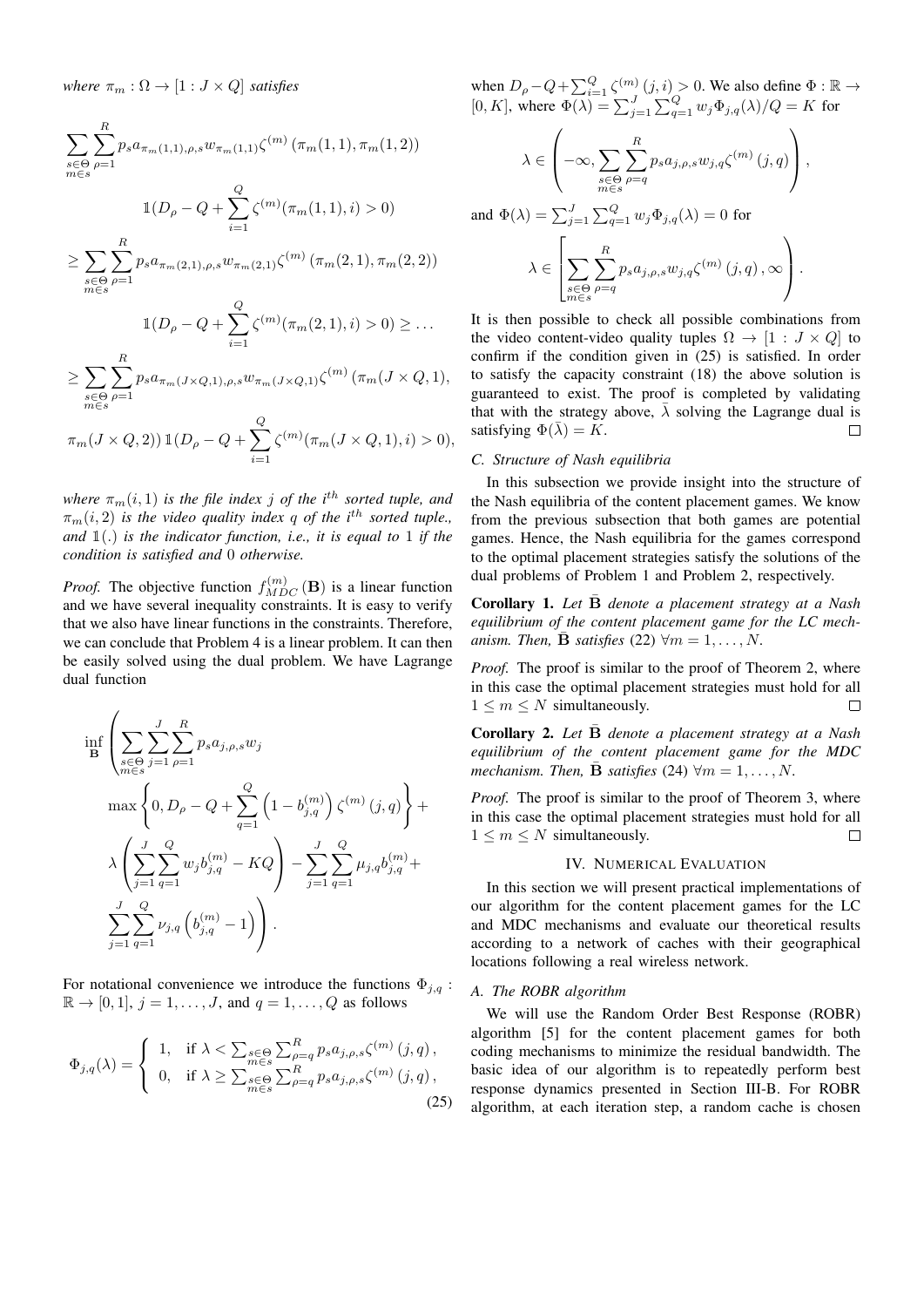uniformly from the set  $[1:N]$  and updated by applying best response dynamics. We assume that all caches are initially empty (*i.e.*,  $\mathbf{B}^{(m)} = 0_{Q,J}$ , where  $0_{Q,J}$  represents a  $Q \times J$ zero matrix,  $\forall m \in [1 : N]$ .). The algorithm stops when  $f_{LC}^{(m)}(\mathbf{B}^{(m)},\mathbf{B}^{(-m)})$  converges for the LC mechanism, and  $f_{MDC}^{(m)}(\mathbf{B}^{(m)},\mathbf{B}^{(-m)})$  converges for the MDC mechanism. ROBR algorithm is shown in Algorithm 1.

# Algorithm 1: Random Order Best Response (ROBR)

initialize  $\mathbf{B}^{(m)} = 0_{Q,J}$ ,  $\forall m \in [1:N];$ set  $imp(m) = 1, \forall m \in [1:N]$ ; set  $\text{imp} = [imp(1), \ldots, imp(N)];$ while imp  $\neq 0$  do  $m = Uniform(N);$ Set  $imp(m) = 0$ ; Solve Problem 3\* for cache m and find  $\bar{\mathbf{B}}^{(m)}$  using the information coming from neighbours; Compute  $f_{LC}^{(m)}(\bar{\mathbf{B}}^{(m)}, \mathbf{B}^{(-m)})$ \*; **if**  $f_{LC}^{(m)}(\bar{\mathbf{B}}^{(m)}, \mathbf{B}^{(-m)}) - f_{LC}^{(m)}(\mathbf{B}^{(m)}, \mathbf{B}^{(-m)}) \neq 0^*$ then  $\mathbb{L}$  $imp(m)=1$ end end

\*For the MDC mechanism, the algorithm solves Problem 4 and uses the performance measure  $f_{MDC}^{(m)}(\bar{\mathbf{B}}^{(m)}, \mathbf{B}^{(-m)}).$ 

## *B. A real wireless network: Berlin network*

In this section we will evaluate our theoretical results for the topology of a real wireless network. We have taken the positions of the base stations provided by the OpenMobileNetwork project [18]. The base stations are located in the area  $1.95 \times 1.74$  kms around the TU-Berlin campus. We will consider these base stations as our caches with certain cache capacities. The coverage radius of the base stations is equal to  $r = 700$  m. The locations of the base stations is shown in Figure 1.

We consider the content library of size  $J = 200$ . We assume a Zipf distribution for the video popularities, setting  $\gamma = 1$  and taking  $a_i$  according to (3). We consider the case where videos



Fig. 1. Locations of Base Stations from the OpenMobileNetwork dataset.

TABLE I VIDEO QUALITY SPECIFICATIONS

| Video quality | <b>Base Size</b> | Video Size |
|---------------|------------------|------------|
| $(\rho)$      | (MB/min)         | (GB)       |
| 1(240p)       | 2.56             | 0.1024     |
| 2(360p)       | 4.30             | 0.1720     |
| 3(480p)       | 6.79             | 0.2716     |
| 4(720p)       | 15.49            | 0.6196     |
| 5(1080p)      | 32.70            | 1.3080     |

have  $R = 5$  different video qualities. We use the video quality bandwidth requirements and the base size data given in [8] for the chunk sizes, where the base size is the average of the sizes of a large set of tracked videos in certain video qualities given in megabytes per minute (MB/min). We assume that videos in the content library are all 40 minutes long. The corresponding video quality specifications are shown in Table I. The first column shows the video quality index  $\rho$ , the second column shows the base sizes of the videos and the third column shows the 40 minutes long video sizes with different qualities.

The videos are partitioned into  $Q_{LC} = 5$  chunks by the LC mechanism. From the third column of Table I, it immediately follows that  $w_{j,1} = 102.4 \text{ MB}, w_{j,2} = 69.6 \text{ MB}, w_{j,3} = 99.6 \text{ MB}$ MB,  $w_{i,4} = 348.0$  MB, and  $w_{i,5} = 688.4$  MB,  $\forall j$ . By the MDC mechanism, the videos are partitioned into  $Q_{MDC} = 38$ chunks and  $w_{i,q} = 34.42 \text{ MB } \forall j,q.$  Consequently,  $D_1 = 3$ ,  $D_2 = 5$ ,  $D_3 = 8$ ,  $D_4 = 18$ , and  $D_5 = 38$ . Note that the selection of  $Q_{MDC}$  is based on the least common multiple of the third column of Table I. Finally, we set  $K = 6.54$  GB, *i.e.*, each cache can store five 1080p movies.

For the distribution of the requested video qualities, we have

$$
f^{(s)}(\rho) = \begin{cases} \frac{1+t_{\rho}\theta_{s}}{5+10\theta_{s}}, & \text{if } \rho \in 1, 2, 3, 4, 5, \\ 0, & \text{otherwise}, \end{cases}
$$
 (26)

where  $t_{\rho}$  is the parameter representing the direction of the increment of the requested video qualities and  $\theta_s$  is the slope of the linear increment.

We will now evaluate our theoretical results for three different video quality trends.

*1) Uniform:* For this trend, we set  $\theta_s = 0$ ,  $\forall s \in \Theta$ . This trend reflects the case where users request videos in all qualities equally likely throughout the whole network.

*2) Linear correlation:* For this trend, we set  $t_p = 5 - \rho$ for  $|s| < \mathbb{E}[|s|]$ , and  $t_{\rho} = \rho - 1$  for  $|s| > \mathbb{E}[|s|]$ , and  $\theta_s =$  $0.1 ||s| - \mathbb{E}||s||$ , where |s| is the cardinality of the subset  $s \in$ Θ, E[|s|] is the mean of the cardinalities of the all subsets, and  $||s| - \mathbb{E}||s||$  is the absolute value of the difference of them. This trend reflects the case where users covered by many caches request videos in higher quality.

*3) Inverse correlation:* We use the same parameters as in linear correlation case with the reversed  $t<sub>o</sub>$ 's, *i.e.*,  $t<sub>o</sub> = \rho - 1$ for  $|s| < \mathbb{E}[|s|]$ , and  $t_{\rho} = 5 - \rho$  for  $|s| > \mathbb{E}[|s|]$ . This trend reflects the case where users covered by many caches request videos in lower quality.

In Figure 2 the residual bandwidth evolution for three different video quality trends for the proposed algorithm for both coding mechanisms is shown. In all video quality trends,